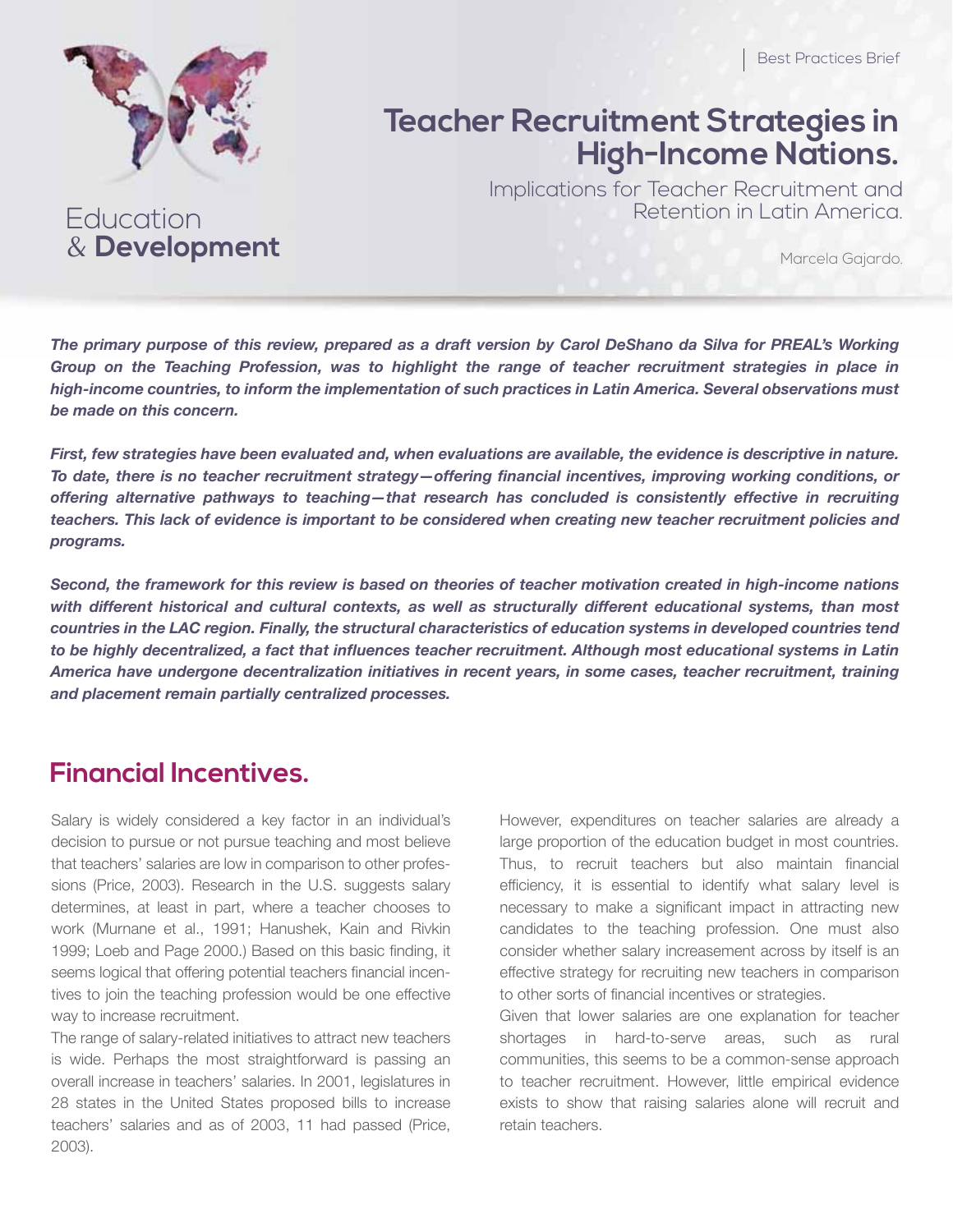## **Loan Forgiveness and Education Scholarship Programs.**

Popular strategies to encourage individuals to enter the teaching profession in the United States are loan forgiveness or scholarships.

Scholarship programs provide funds for students to attend higher education or specialized training in the field of education. Loan forgiveness programs repay a percentage of a former student's educational debt in exchange for work as a teacher. In recent history, the U.S. federal government and numerous U.S. states have implemented such programs. At the federal level, the Stafford Loan Program offers the Federal Family Education Loan (FFEL) and the William D. Ford Direct Loan, which can be forgiven up to US\$5000 after teaching for five consecutive years in critical-needs schools (May et al., 2005). At the state level, the American Federation of Teachers'—a national teachers' union—web site lists approximately 90 different financial incentive programs for prospective, pre-service and in-service teachers that include a scholarship or loan forgiveness component (AFT, 2010). However, few of these programs appear to have been evaluated for effectiveness in recruiting new teachers to the profession.

One loan program that has been evaluated is the Teacher Loan Program in the U.S. state of South Carolina. The program began in 1984 to provide loans to state residents to attend higher education and become certified teachers in critical need subjects or geographic areas (Annual Review, 2003-2004). This program is a conditional program in that a percentage of the loan is cancelled once participants have fulfilled their teaching requirement. In academic year 2003-2004, over US\$5 million was loaned.

#### **Teachers' Loan Scheme,**

Implemented by the UK government in 2002 targets new teachers and offers loan forgiveness once they have begun teaching. The program encourages teachers to stay in the profession for 10 years, as one-tenth of their loans are repaid for each year of teaching.

In 2004, Barmby and Coe interviewed 246 math, science and English teachers participating in the program. The authors investigated how the Teachers' Loan Scheme influenced their decisions to become teachers, the subject they chose to teach, and their beliefs about staying in the teaching profession.

The authors found that most teachers did not believe that the Teachers' Loan Scheme influenced their decision to become teachers (78 %) and a minority (38%) felt the Scheme was important in recruiting them into teaching. In contrast, 84% of teachers felt teacher salaries were important and 49% felt signing bonuses were important in attracting them to the profession (Barmby & Coe, 2005).

## **Offering Induction and Mentoring.**

Multiple studies have found that the presence of teacher induction or mentoring programs, is related to teacher retention. Mentoring refers to one-on-one support from a teaching colleague, generally a more experienced teacher. Induction refers to an ongoing program of support, generally through the initial year or years of teaching (AASCU, 2006). For example, studying a sample of 3000 beginning teachers, Smith and Ingersoll (2004) found that teachers who received mentoring during their first year of teaching were less likely to leave their positions. Likewise, in their study of 50 early career teachers in Massachusetts, Johnson and Birkeland (2003) found that teachers who left teaching or switched schools attributed the decision to a lack of support in their original schools. Finally, Odell and Ferraro (1992) found that teachers in New Mexico who participated in a mentoring program were more likely to remain in teaching than the average teacher in their state. In the U.S., at least 17 states require mentoring for all novice teachers and at least 30 states run such programs (AASCU, 2006).

Mentoring has been suggested as one method to attract men to the teaching profession. As discussed previously, educators, policymakers and researchers in many nations have called to increase the number of male teachers in the teaching profession to, among other things, provide strong male role models for young boys (Mills et al, 2004).

In sum, although it is clear that working conditions contribute to individuals' decisions to enter, not to enter, or leave the teaching profession, there is a dearth of research into the relationship between various elements of working conditions and teacher recruitment. Also, while induction and mentoring programs are intended to improve increase job satisfaction and quality of entering teachers, the evidence supporting such programs remains inconclusive.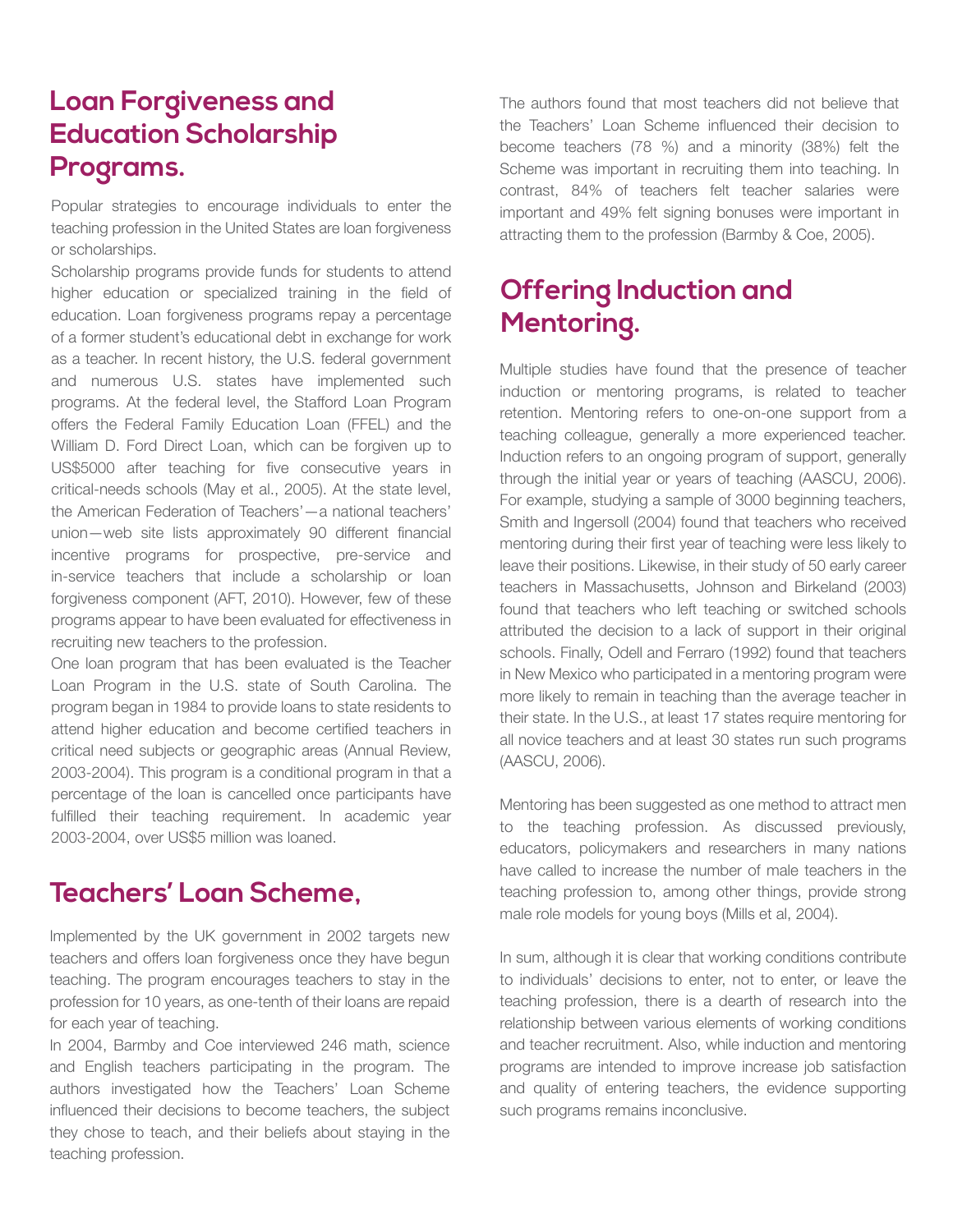### **Targeting Local Teacher Candidates.**

In both urban and rural districts and in indigenous schools, a potentially effective teacher recruitment strategy is to target local candidates (Reeves, 2003). One method of targeting prospective, local teacher candidates provides financial assistance in various forms to individuals who live in a given community and are expected to return to or remain in the community to teach. Targeted individuals may be enrolled in secondary or tertiary education when they enter the program. They may receive tuition, financial support for books or living costs and offered summer job placement, internships or specialized training (Early & Ross, 2006). This strategy is based on the theory that most teachers work in schools that are close to their homes. In their study of teacher labor markets, Boyd et al. (2003), found that teachers prefer to work in schools near or similar to their hometowns. Also, a benefit of such a strategy is to capitalize on the individual's knowledge of the local culture, language or connection with the local community, thus enhancing the quality of education. An example of such a strategy is a U.S. program to prepare Native American teachers (Wechsler et al., 1994).

Although a study of this program did not follow teachers over a significant period of time, the results on entry into teaching were promising. Of those participating in the program, 72 percent received tertiary degrees. Eighty-five percent of those receiving degrees worked in education and 80 percent worked in schools with a majority population of Native Americans (Wechsler et al., 1994). The study showed that the program was effective in recruiting teachers to work in critical-needs schools, although it did not examine the impact on retention. In addition to recruiting promising, local secondary school students to train as local teachers, grow-your-own strategies target non-traditional teacher candidates, such as school para-professionals and second-career adults (Hammer et al., 2005). Research suggests that helping para-professionals attain teacher credentials is an especially promising strategy for recruiting rural teachers (Clewell & Villegas, 2001; Eubanks, 2001; Southeast Center for Teaching Quality, 2002).

Finally, using technology can help recruit and retain teachers in rural areas by increasing access to teaching opportunities, decreasing isolation and facilitating professional development and teacher credentialing processes. In the U.S. numerous initiatives exist to advertise job openings in rural schools, facilitate professional communities among rural teachers and provided educational opportunities that improve rural teachers working environments.

### **Recruiting Indigenous Teachers.**

Many of the challenges faced in recruiting rural teachers are similar to those faced in recruiting indigenous or teachers. To respond to the need for additional indigenous teachers in remote areas, the Australian Northern Territory Government has launched several initiatives as part of its "More Indigenous Teachers" program (MIT). The program's main goal is to increase recruitment of Indigenous teachers living in remote areas and encouraging more Indigenous students to consider teaching (DET, 2010). The three programs currently in operation under the MIT initiative are: cadetships, scholarships and fellowships.

Cadetships provide financial and program support to Indigenous people to complete the teacher qualification process and work in Department of Education and Training schools. It targets Indigenous secondary school students and offers numerous financial incentives and an ongoing mentorship for participants

Another method of recruiting indigenous teachers, particularly those who speak the local language, is to vary certification requirements based on the need to revitalize the indigenous language. In the U.S. state of Montana, a special license was created to allow indigenous tribes to indicate fluent speakers of the local language as teachers (Silverthorne, 1997). The criteria for indication varied depending on the vitality of the language in question.

Finally, building university-tribal collaborations to attract indigenous citizens into teaching is another method. One example of this is the Hopi Teachers for Hopi Schools (HTHS) in the U.S. state of Arizona. Funded by the U.S. Department of Education, the program sought to recruit individuals from the Hopi Tribe to attend pre-service teacher education courses at Northern Arizona State University (White et al., 2007).

## **Recruiting Urban Teachers.**

Despite the many barriers to recruiting teachers to urban schools, the New Teacher Project (TNTP) has been quite successful at increasing the pool of teacher candidates in urban, U.S. schools. Founded by teachers in 1997, TNTP is a national, non-profit organization that strives to bring high-quality teachers into hard-to-staff schools (TNTP web site, 2010). The organization has worked or is working in Baltimore, Chicago, Milwaukee, New Orleans, New York City and Washington, DC, among other locations.